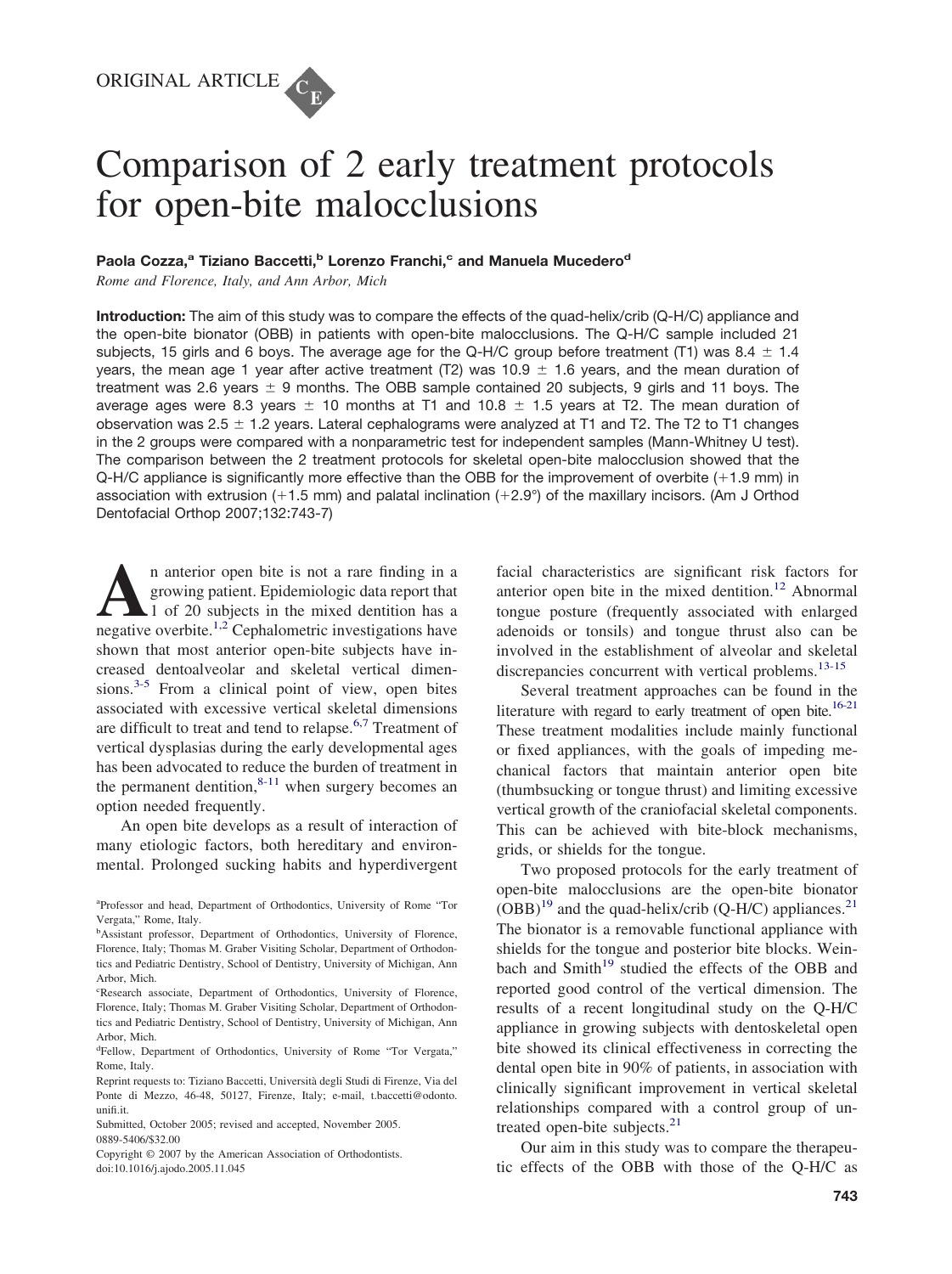alternative treatment protocols in growing patients with open-bite malocclusions.

## **MATERIAL AND METHODS**

In this prospective study, the Q-H/C sample was obtained from a group of consecutively treated patients from the orthodontic practice of the first author (P.C.), whereas the OBB sample comprised patients consecutively treated at the Department of Orthodontics of the University of Florence in Italy. Lateral cephalograms of all patients were analyzed regardless of treatment results. The patients had the following features: (1) skeletal open bite as derived from the cephalometric analysis before treatment (T1), and the mandibular plane angle relative to the Frankfort horizontal (MPA)  $25^{\circ}$  or greater<sup>[7](#page-4-0)</sup>; (2) no permanent teeth extracted before or during treatment; (3) 2 consecutive lateral cephalograms of good quality with adequate landmark visualization and with minimal or no rotation of the head taken at T1 and 1 year after active treatment (T2); and (4) prepubertal stage of skeletal maturity both at T1 and T2 (according to the cervical vertebral maturation method).<sup>[7](#page-4-0)</sup>

The Q-H/C sample consisted of 21 subjects, 15 girls and 6 boys. Their average age at T1 was  $8.4 \pm 1.4$ years, the mean age at T2 was  $10.9 \pm 1.6$  years, and the mean duration of treatment interval was 2.6 years  $\pm$ 9 months. The sample included 9 subjects with Class I occlusion, 11 subjects with Class II malocclusion, and 1 subject with Class III malocclusion.

The OBB sample consisted of 20 subjects, 9 girls and 11 boys. The average ages were 8.3 years  $\pm$  10 months at T1 and 10.8 year  $\pm$  1.5 years at T2. Themean duration of observation was  $2.5 \pm 1.2$  years. The sample included 5 subjects with Class I occlusion, 14 subjects with Class II malocclusion, and 1 subject with Class III malocclusion.

The Q-H/C used in this study (Fig 1) was made of .036-in stainless steel wire soldered to bands on the second deciduous molars or the first permanent molars. The lingual arms of the appliance were extended mesially to the deciduous canines or even to the permanent incisors. The anterior helices were brought as far forward on the palate as possible.

Spurs for inhibition of tongue thrust were formed from 3 segments of .036-in stainless steel wire soldered to the anterior bridge of the quad-helix. The wire segments were inclined lingually to avoid impingement on the sublingual mucosa.<sup>[22](#page-4-0)</sup> Activation of the Q-H/C was equivalent to the buccolingual width of 1 molar.

The appliance was worn for an average of 18 months. The patients received no active treatment until T2.



**Fig 1.** The quad-helix appliance with the crib for the tongue.

The OBB [\(Fig](#page-2-0) 2) has posterior acrylic bite blocks to prevent extrusion of the posterior teeth.<sup>[23](#page-4-0)</sup> The acrylic portion of the lower lingual part extents into the maxillary incisor region as a lingual shield, closing off the anterior space without touching the maxillary teeth. This portion of the appliance is intended to inhibit tongue movement.

The palatal bar has the same configuration as in the standard bionator to move the tongue into a more posterior or caudal position. The labial bow is placed at the height of correct lip closure, thus stimulating the lips to achieve a competent seal.

Similarly to the Q-H/C protocol, the OBB was worn full time for an average of 18 months. Thereafter, the patients had no retention until T2, with the exception of a few patients who continued to use the OBB at night only.

The T1 and T2 cephalograms were hand traced by 1 investigator (L.F.), and another investigator (T.B.) verified landmark locations. Any disagreements were resolved by retracing the landmark or structure to the satisfaction of both observers. Cephalometric software (Viewbox, version 3.0; dHAL Software, Kifissia, Greece) was used for a customized digitization regimen that included 78 landmarks and 4 fiducial markers. This program allowed for analysis of cephalometric data and superimposition of serial cephalograms according to the specific needs of this study.

The lateral cephalograms of each patient at T1 and T2 were digitized, and 50 variables were generated for each film. The magnification factor was standardized at 10%. A cephalometric and regional superimposition analysis was performed on each cephalogram.<sup>[20](#page-4-0)</sup>

The cranial base superimpositions were accomplished by aligning the basion-nasion line and registering at the most posterosuperior aspect of the pterygomaxillary fissure. In addition, the posterior cranial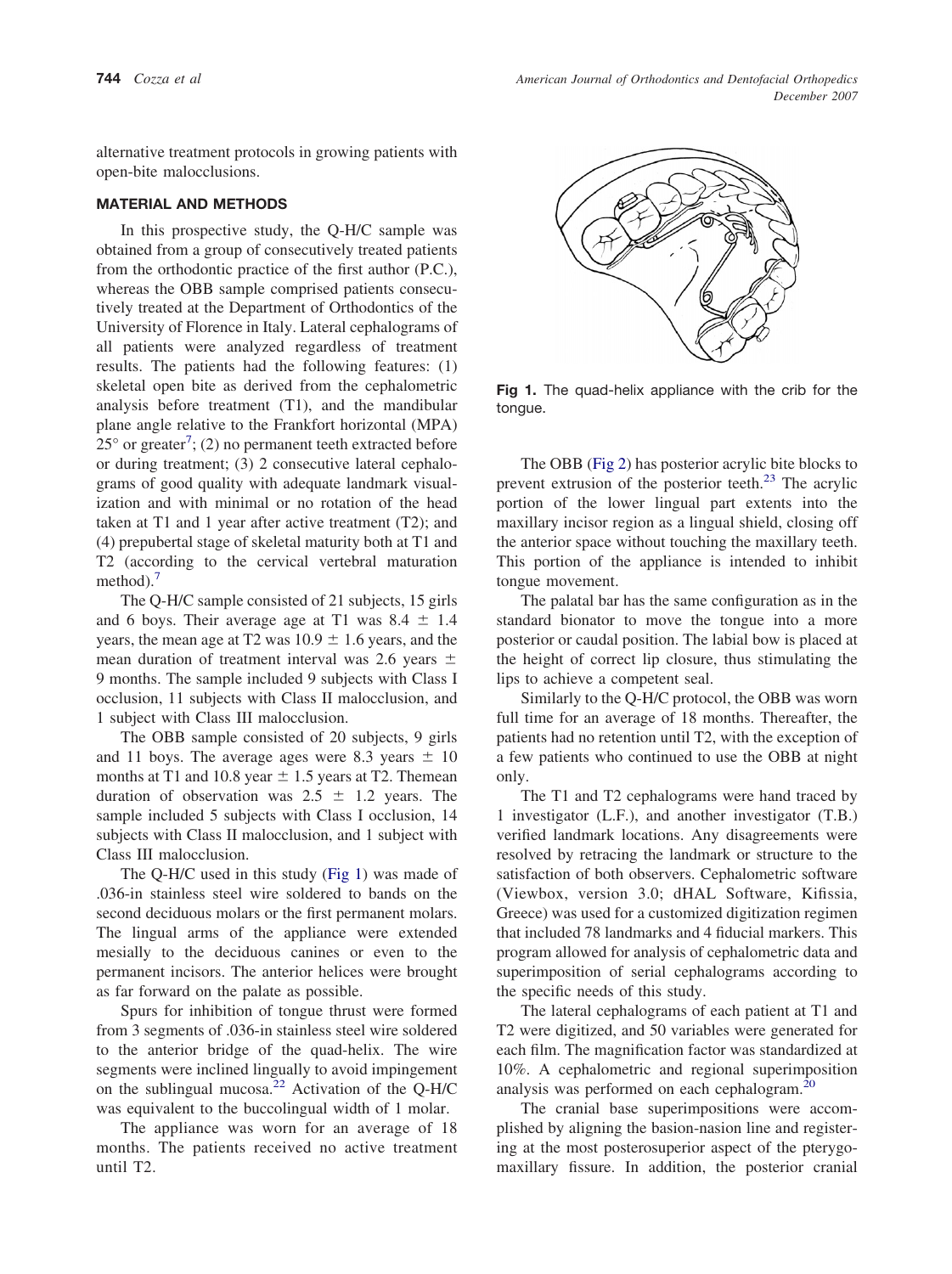<span id="page-2-0"></span>

**Fig 2.** The OBB: **A,** maxillary occlusal view with interocclusal acrylic; **B,** mandibular view showing relief in the mandibular lingual region. Modified and reprinted with permission from McNamara and Brudon<sup>7</sup>.

outline was used to verify the superimposition of the cranial base structures. From this superimposition, the changes in the positions of the maxilla and the mandible were measured. To superimpose the maxilla along the palatal plane, the superior and inferior surfaces of the hard palate and the internal structures of the maxilla superior to the incisors were used as landmarks. From this superimposition, the movement of the maxillary incisors and the molars in the maxilla could be assessed. The mandibular superimposition was performed by using the mandibular canal and the tooth germs posteriorly and the internal structures of the symphysis and the anterior contour of the chin anteriorly. This superimposition allowed the measurement of movement of the mandibular teeth.

#### **Statistical analysis**

The cephalometric starting forms and the T2 to T1changes [\(Table\)](#page-3-0) in the 2 groups were compared with nonparametric tests for independent samples (Mann-Whitney U test). Because of the sample sizes in the groups, differences between treatment group effects with regard to changes in dentoskeletal dimensions were considered clinically significant if they were equal or greater than 1.5 mm or 1.5° (statistical power of the study  $= 0.83$  on the basis of the values for intermaxillary vertical relationships).

The data were analyzed with software (version 12.0; SPSS, Chicago, Ill).

The error of the method was evaluated on 20 cephalograms that were retraced and remeasured 1 month later. No systematic error was found. $24$  The estimate of random errors was made with Dahlberg's formula.[24](#page-4-0) The errors for linear measurements ranged from 0.1 mm for pogonion to nasion perpendicular to 1.2 mm for condylion-gonion. The errors for angular measurements ranged from 0.4° for the ANB angle to 1.4° for the interincisal angle.

#### **RESULTS**

No significant differences were found between the 2 appliance groups for any examined cephalometric variable at T1 [\(Table\)](#page-3-0). The only exception was the amount of negative overbite that was larger in the Q-H/C group.

There were no significant differences between the 2 groups for any measurements in either the sagittal or the vertical plane from T1 to T2. The Q-H/C group showed a significantly greater increase in overbite (1.9 mm more than in the OBB group) that was associated with a significantly greater amount of extrusion of the maxillary incisors (1.5 mm more than in the OBB group). No other statistically significant differences were found.

### **DISCUSSION**

Open bite is a challenging malocclusion for the orthodontic practitioner. Early treatment of vertical dysplasia during the deciduous or the mixed dentition period has been advocated to reduce the need for treatment in the permanent dentition.<sup>[16-21](#page-4-0)</sup> Our aim was to compare the therapeutic changes of 2 treatment protocols for early intervention in open-bite patients the Q-H/C and the OBB. Both protocols have components to inhibit aberrant tongue function, either a crib or an acrylic shield. The Q-H/C is a fixed appliance; the OBB is removable. The requirement for the patient's compliance, therefore, is different for the 2 protocols. Furthermore, the overall observation period included a treatment interval and a postttreatment period. All patients were examined after active treatment followed by approximately 1 year without orthodontic intervention.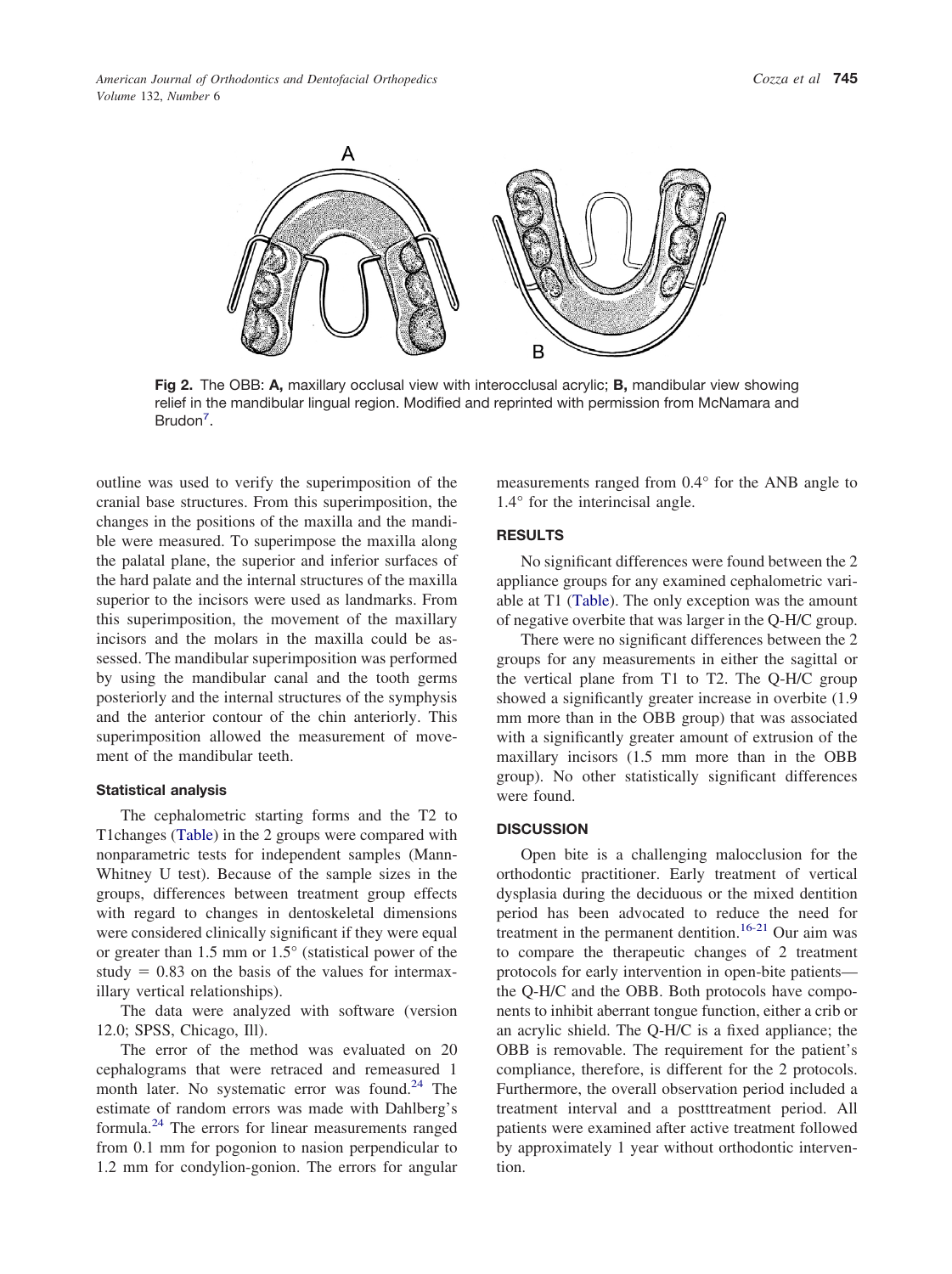<span id="page-3-0"></span>

|  | Table. Comparison of T2 to T1 changes |  |  |  |  |  |
|--|---------------------------------------|--|--|--|--|--|
|--|---------------------------------------|--|--|--|--|--|

|                                          | OBB group<br>$(n = 20)$ |     | $Q$ -H/C group<br>$(n = 21)$ |           |            |                |
|------------------------------------------|-------------------------|-----|------------------------------|-----------|------------|----------------|
| Cephalometric measurements               | Mean                    | SD  | Mean                         | <b>SD</b> | Difference | Significance   |
| Maxillary skeletal                       |                         |     |                              |           |            |                |
| SNA angle $(°)$                          | $-0.6$                  | 1.6 | $-0.1$                       | 2.2       | $-0.5$     | <b>NS</b>      |
| Point A to N perp (mm)                   | 0.8                     | 2.6 | 0.2                          | 2.4       | 0.6        | <b>NS</b>      |
| Co-Point A (mm)                          | 3.2                     | 2.8 | 3.5                          | 2.7       | $-0.3$     | <b>NS</b>      |
| Mandibular skeletal                      |                         |     |                              |           |            |                |
| SNB angle $(°)$                          | 0.1                     | 1.3 | 0.5                          | 1.7       | $-0.4$     | <b>NS</b>      |
| Pg to N perp (mm)                        | 2.6                     | 5.5 | 1.8                          | 3.7       | 0.8        | <b>NS</b>      |
| $Co-Gn$ (mm)                             | 6.1                     | 3.9 | 6.7                          | 2.9       | $-0.6$     | <b>NS</b>      |
| Maxillary/mandibular                     |                         |     |                              |           |            |                |
| ANB angle $(°)$                          | $-0.7$                  | 1.5 | $-0.6$                       | 1.4       | $-0.1$     | <b>NS</b>      |
| Wits (mm)                                | 1.3                     | 2.7 | 0.0                          | 2.1       | 1.3        | <b>NS</b>      |
| Maxillary/mandibular difference (mm)     | 2.9                     | 2.1 | 3.1                          | 1.7       | $-0.2$     | <b>NS</b>      |
| Vertical skeletal                        |                         |     |                              |           |            |                |
| Frankfor horizontal to palatal plane (°) | 0.2                     | 2.7 | 1.1                          | 2.2       | $-0.9$     | <b>NS</b>      |
| MPA $(^{\circ})$                         | $-1.1$                  | 3.2 | $-0.9$                       | 1.9       | $-0.2$     | <b>NS</b>      |
| Palatal plane to mandibular plane $(°)$  | $-1.2$                  | 1.8 | $-2.0$                       | 2.4       | 0.8        | <b>NS</b>      |
| $N-ANS$ (mm)                             | 3.9                     | 2.3 | 4.6                          | 1.8       | $-0.7$     | <b>NS</b>      |
| ANS to Me (mm)                           | 2.3                     | 2.4 | 2.9                          | 2.2       | $-0.6$     | <b>NS</b>      |
| $N-Me$ (mm)                              | 6.4                     | 4.0 | 6.5                          | 2.8       | $-0.1$     | <b>NS</b>      |
| $Co-Go$ (mm)                             | 2.7                     | 2.2 | 2.8                          | 1.9       | $-0.1$     | <b>NS</b>      |
| Gonial angle (°)                         | $-0.4$                  | 2.2 | $-1.7$                       | 1.9       | 1.3        | <b>NS</b>      |
| Interdental                              |                         |     |                              |           |            |                |
| Overjet (mm)                             | $-0.7$                  | 1.5 | $-1.4$                       | 2.4       | 0.7        | <b>NS</b>      |
| Overbite (mm)                            | 2.7                     | 2.6 | 4.6                          | 2.1       | $-1.9$     | $\frac{1}{25}$ |
| Interincisal angle (°)                   | 4.4                     | 5.4 | 6.8                          | 7.0       | $-2.4$     | <b>NS</b>      |
| Molar relationship (mm)                  | 0.5                     | 1.3 | 0.8                          | 1.5       | $-0.3$     | <b>NS</b>      |
| Maxillary dentoalveolar                  |                         |     |                              |           |            |                |
| U1 to Point A vertical (mm)              | 0.5                     | 1.4 | $-0.2$                       | 1.6       | 0.7        | <b>NS</b>      |
| U1 to Frankfort horizontal (°)           | $-2.0$                  | 4.1 | $-4.9$                       | 5.7       | 2.9        | <b>NS</b>      |
| U1 horizontal (mm)                       | 1.7                     | 1.4 | 1.0                          | 2.5       | 0.7        | <b>NS</b>      |
| U1 vertical (mm)                         | 2.1                     | 1.4 | 3.6                          | 1.9       | $-1.5$     | Ť.             |
| U6 horizontal (mm)                       | 1.5                     | 1.9 | 1.9                          | 1.6       | $-0.4$     | <b>NS</b>      |
| U6 vertical (mm)                         | 1.4                     | 1.1 | 1.7                          | 1.1       | $-0.3$     | <b>NS</b>      |
| Mandibular dentoalveolar                 |                         |     |                              |           |            |                |
| L1 to Point A $Pg$ (mm)                  | 0.2                     | 1.3 | 0.2                          | 1.6       | 0.0        | <b>NS</b>      |
| L1 to MPA $(^\circ)$                     | $-1.4$                  | 3.3 | $-1.0$                       | 4.6       | $-0.4$     | <b>NS</b>      |
| L1 horizontal (mm)                       | 0.3                     | 1.4 | 0.4                          | 1.2       | $-0.1$     | <b>NS</b>      |
| L1 vertical (mm)                         | 2.8                     | 1.3 | 3.3                          | 1.4       | $-0.5$     | <b>NS</b>      |
| L6 horizontal (mm)                       | 0.9                     | 1.6 | 0.2                          | 1.5       | 0.7        | <b>NS</b>      |
| L6 vertical (mm)                         | 2.6                     | 2.1 | 2.7                          | 1.4       | $-0.1$     | <b>NS</b>      |
| Soft tissue                              |                         |     |                              |           |            |                |
| Upper lip to $E$ plane (mm)              | 1.5                     | 2.9 | 1.8                          | 1.5       | $-0.3$     | <b>NS</b>      |
| Lower lip to E plane (mm)                | 1.0                     | 6.1 | 2.0                          | 5.2       | $-1.0$     | <b>NS</b>      |
| Nasolabial angle (°)                     | 1.7                     | 9.1 | $-0.1$                       | 7.5       | 1.8        | <b>NS</b>      |

*Perp,* Perpendicular; *U1,* maxillary central incisor; *U6,* maxillary first molar; *L1,* mandibular central incisor; *L6,* mandibular first molar.  $*P < .05$ ;  $^{\dagger}P < .01$ ; *NS*, not significant.

The 2 protocols produced similar modifications from a skeletal point of view, on both the sagittal and the vertical planes. Although not statistically significant, some comparisons of the skeletal vertical changes should be elucidated further. The Q-H/C appliance induced a clinically significant favorable change in intermaxillary vertical relationships (a 2.0° reduction

from T2 to T1) with an average downward rotation of the palatal plane to the Frankfort plane of 1.1°. These changes were much more limited in the OBB group. A clinically significant closure of the gonial angle was also found in the Q-H/C group.

The most significant differences between the 2 treatment protocols pertain to the dentoalveolar level.